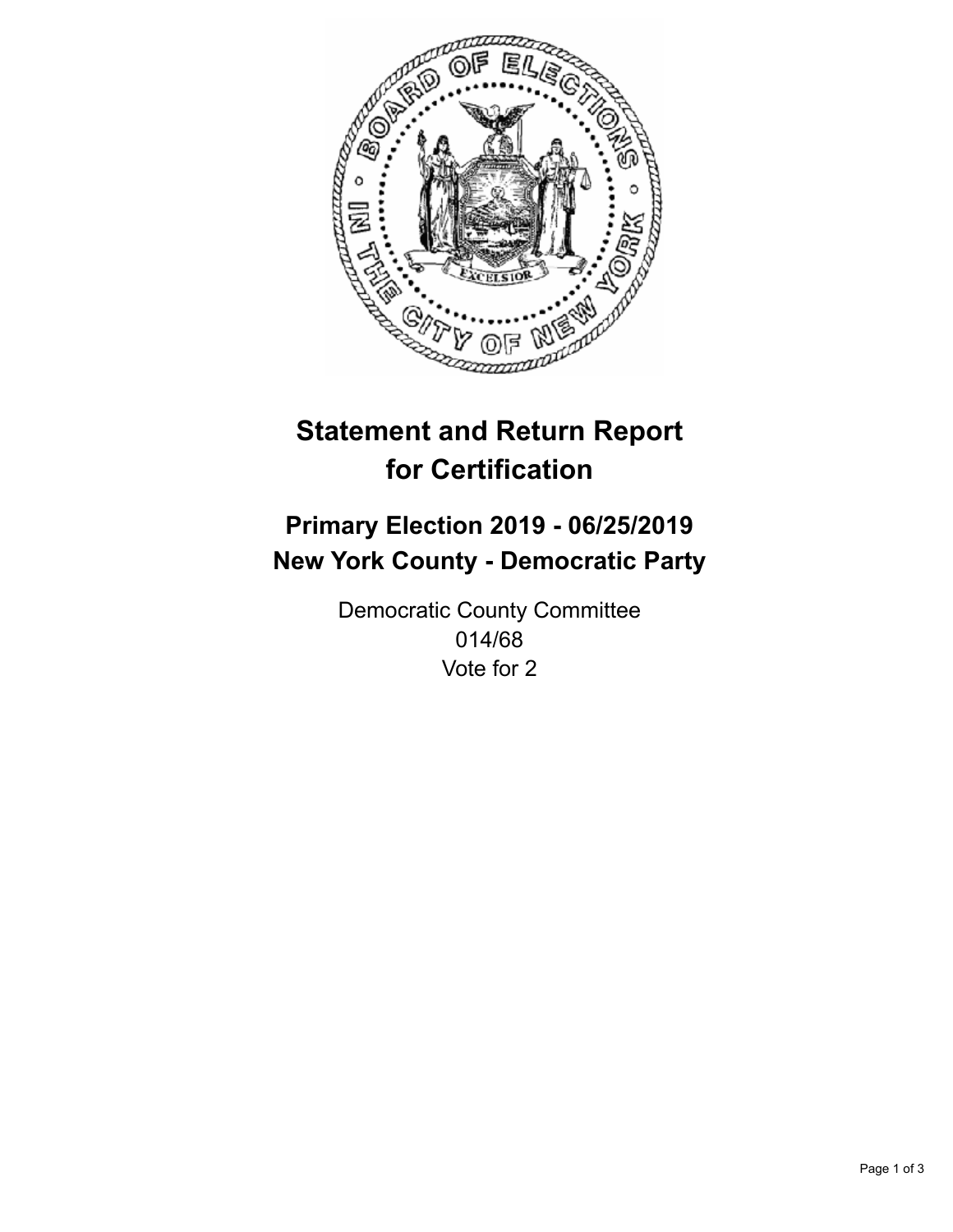

## **Assembly District 68**

| <b>Total Votes</b>                                       | 8 |
|----------------------------------------------------------|---|
| <b>JOHNNY RUIZ</b>                                       |   |
| <b>JOSEPHINE ALEXANDER</b>                               | 3 |
| EUDORA ORTIZ                                             | 3 |
| ALEXANDRA HENRY                                          |   |
| <b>Total Applicable Ballots</b>                          | 4 |
| Less - Inapplicable Federal/Special Presidential Ballots | 0 |
| <b>Total Ballots</b>                                     | 4 |
| <b>AFFIDAVIT</b>                                         | 0 |
| ABSENTEE / MILITARY                                      | 0 |
| <b>MANUALLY COUNTED EMERGENCY</b>                        | 0 |
| <b>PUBLIC COUNTER</b>                                    | 4 |